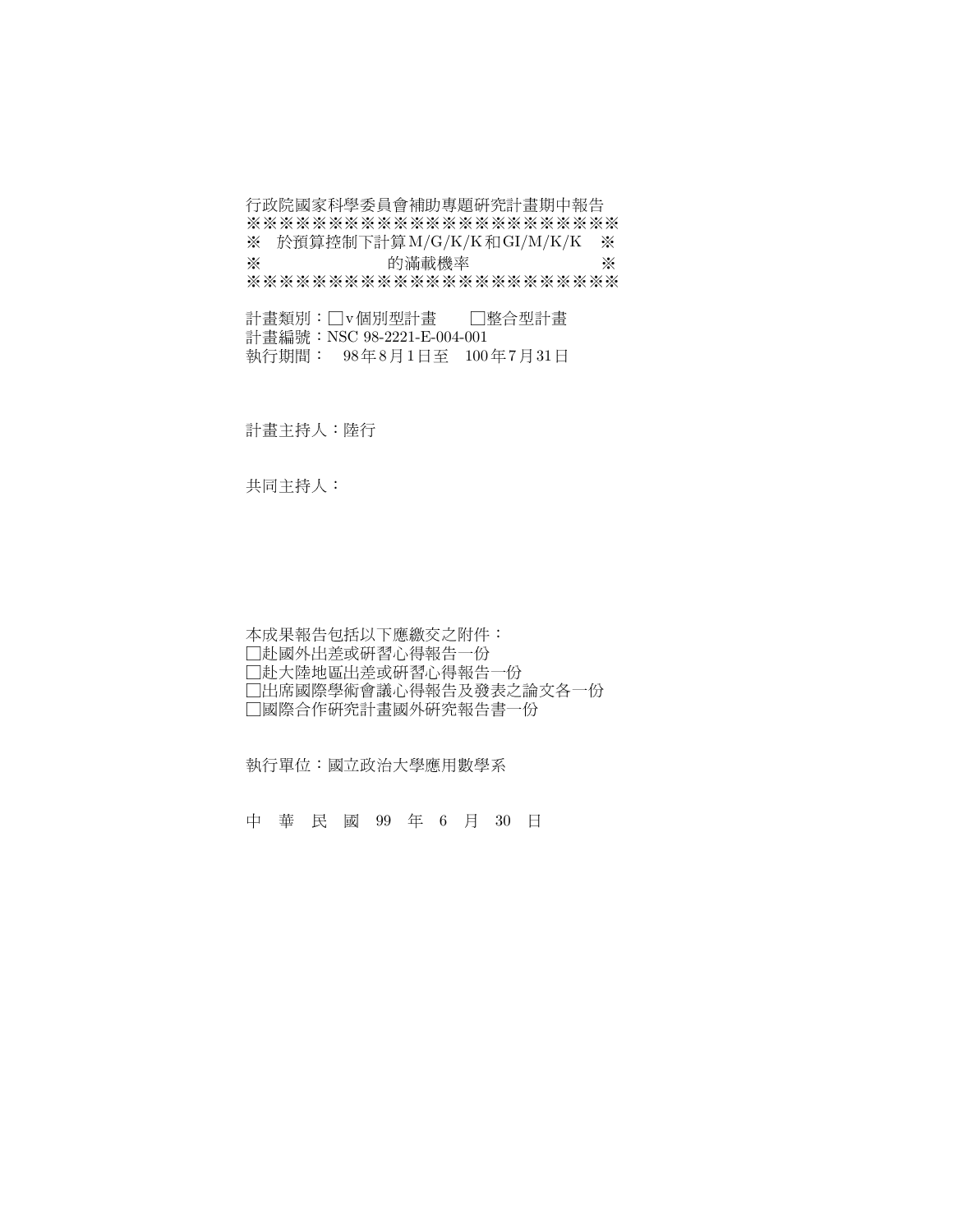# 行政院國家科學委員會專題研究計畫期中報告 於預算控制下計算M/G/K/K和GI/M/K/K的滿載機率 Blocking Probability of  $M/G/K/K$  and  $GI/M/K/K$  under Budget Constraints

計畫編號: NSC 98-2221-E-004-001 執行期限: 98年08月01日至100年07月31日

Abstract. We address the issue of bandwidth allocation on end-to-end communication networks with multi-class traffic, where bandwidth is determined optimally under the budget and network constraints. We derive the blocking probabilities with respect to bandwidth, traffic demand and the available number of end-to-end paths based on Erlang loss formula for all service classes. Depending upon the blocking probability, the project presents different performance metrics, such as budget ratio, utilization level and bandwidth elasticity of blocking. Monotonicity and convexity of blocking probabilities with allocated bandwidth, traffic demand and the number of end-toend paths are also discussed.

### 1 Introduction

For a communication network providing performance guarantees, it has to reserve resources and exercise call admission control [43]. Network users are mainly interested in obtaining good quality connections whenever they place requests. It is the network providers' mission to have an end-to-end path with suitable bandwidth. Clearly, it is too costly for the network providers to have a 100% guaranteed availability for all connections under the budget constraint at any time. This is also not necessary since demand for connections or bandwidth capacity varies over time. Traffic flow fluctuates with time, and connections do not last forever but occur at random times and vanish in the network once the corresponding digital document has been transferred completely. This results in a random dynamic set of active connections. Moreover, the bandwidth assigned to each connection would determine how long that connection will stay active and thus impacts the evolution of the set of active connections. The network chooses an optimal sharing scheme for the different users under the total budget to fulfill connection requirements. In addition, the risk (probability) of rejecting connection requests due to lack of resources is supposedly kept below a negotiated level.

In this work, we aim to analyze the relationship among blocking probability, bandwidth, traffic demand and the available number of end-to-end paths on communication networks with service from ISPs, where requests for connections represent customers arriving at the system. As soon as requests are accepted by the system, the service begins. The installed bandwidth allocation is used to maintain a guaranteed connection availability where the blocking probability is kept below certain negotiated levels. Our intention is to analyze the sensitivity of the blocking probability with respect to these system parameters, where the parameters for the system change one at a time.

We derive the relationship between the blocking probability and allocated bandwidth under the budget constraint, which has received relatively little attention in the literature. The blocking probability of connections for each QoS class is formulated as a function of allocated bandwidth, traffic demand and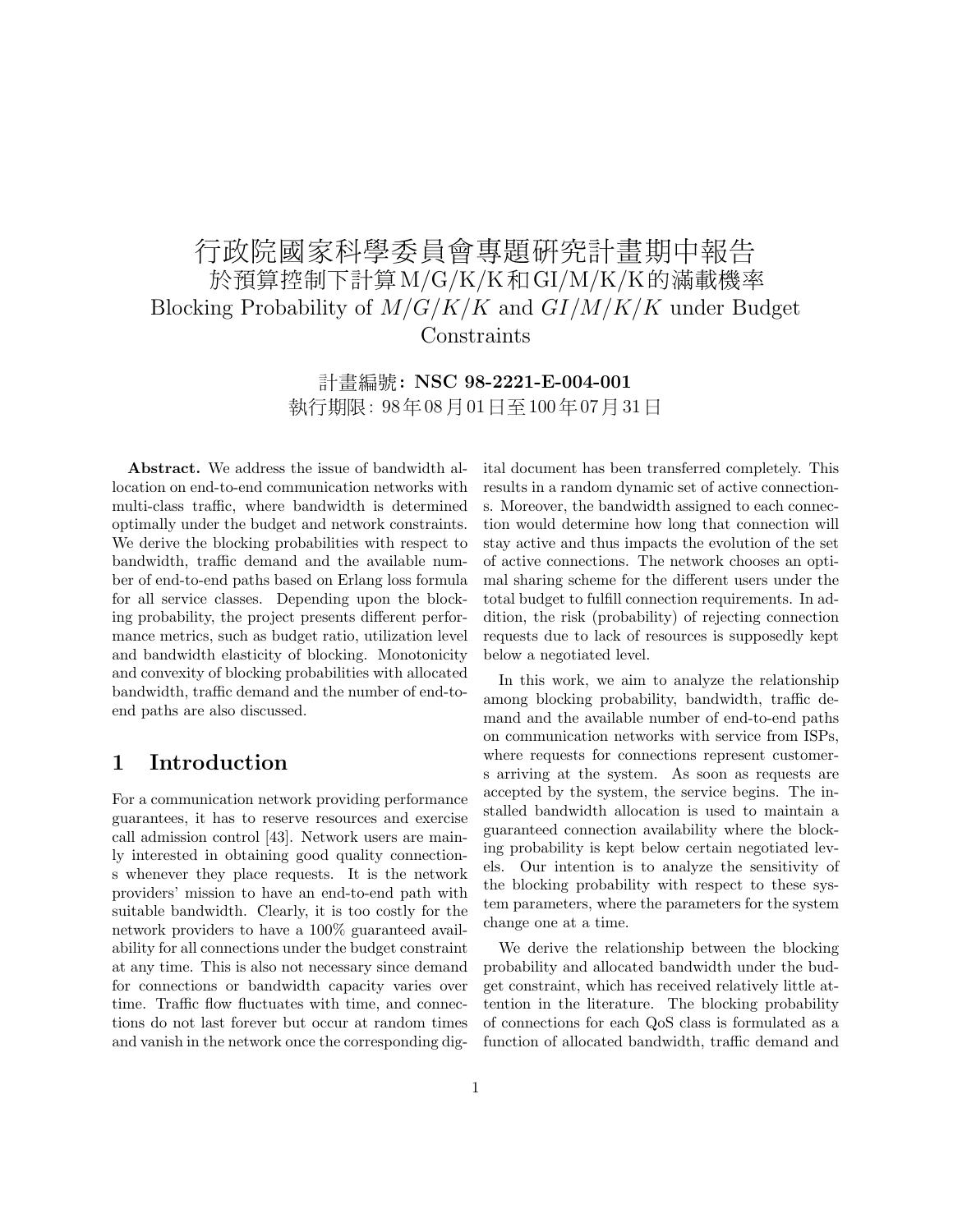the available number of end-to-end paths. Monotone and convex properties of the blocking probability are shown in both theoretical construction and numerical examples. The results of this work can be helpful in the operational processes involved in the efficient set-up and usage of a core network under the budget constraint, e.g., network design and provisioning purposes.

The closed-form expression of the blocking probability in terms of bandwidth can be used to investigate the optimal buffer size in capacitated communication systems so that the blocking probability is kept below a specific threshold [35]. One application of the relationship between blocking probability and bandwidth allocation may be referred to designing network pricing mechanisms for sharing bandwidth in terms of blocking/congestion costs, whose examples were given by Yacoubi et al. [43] and Anderson et al. [3], etc. Another application of this work is used to consider the admission control in end-to-end networks under different bandwidth sharing policies including throughput maximization, max-min fairness, proportional fairness and balanced fairness, etc. Interested readers may refer to Egorova et al. [10], Bonald et al.  $[7]$ , Nilsson and Pióro  $[29]$ , etc.

#### 2 Problem definitions

Consider a directed network topology  $G = (N, A)$ , where  $N$  and  $A$  denote the set of nodes and the set of links in the network respectively. All connections are delivered through G from the source node o to the destination node d. There are m different Quality of Service  $(QoS)$  classes in this core network  $G$  [4], and  $M = \{1, 2, \ldots, m\}$  denotes an index set consisting of m QoS classes.

We assume connections of class  $i$  occur at the source node  $\sigma$  in accordance with independent Poisson processes at rate  $\lambda_i(t)$  at period t, but the connection volume to be transmitted has an arbitrary distribution with mean  $\sigma_i(t)$  [40]. At period t, we intend to allocate the bandwidth under a limited budget  $B(t)$ in order to provide each class with maximal possible QoS. The number of virtual paths of class  $i \in M$  is denoted by  $s_i(t)$ . Every virtual path of class  $i \in M$ 

is allocated the same amount of bandwidth  $x_i(t)$  at period t.

For each class  $i \in M$ , the mean sojourn time  $1/\mu_i(t)$  of connections on virtual paths corresponds to the packet transmission time, and it is equal to average connection volume divided by bandwidth, i.e.,

$$
\frac{1}{\mu_i(t)} = \frac{\sigma_i(t)}{x_i(t)}.\tag{1}
$$

Suppose that connections occupy the virtual paths in the order they occur and that sojourn times are identically distributed and mutually independent.

In this article, we investigate the relationships between performance measures of interest and model parameters at period  $t$ , which is similar at other periods. To simplify the notation, we skip the notation  $(t)$ , and the derivation is conducted in general format. The following definitions are given and will be used throughout the whole context of this article.

**Definition 1** The **traffic demand**  $y_i$  for class  $i \in$ M is defined as the product of the mean occurrence rate  $\lambda_i$  and the average connection volume  $\sigma_i$ , i.e.,

$$
y_i = \lambda_i \sigma_i. \tag{2}
$$

This communication system is analyzed as an Erlang loss model under assumptions of Poisson arrivals, general sojourn time, preset  $s_i$  virtual paths with identical bandwidth  $x_i$ , and no waiting space [28], [40]. For a traffic class  $i \in M$ , we derive the steadystate occupancy probabilities of  $n (0 \leq n \leq s_i)$  connections,  $P_n$ . The unique steady-state probability exists for this stable system [40]. Hence, we have

$$
P_n = \frac{P_0}{n!} \left(\frac{\lambda_i \sigma_i}{x_i}\right)^n, \ n = 1, 2, \dots, s_i,
$$

where  $\lambda_i$  is the mean occurrence rate of connections,  $\sigma_i$  is the average connection volume,  $x_i$  is the bandwidth allocation and  $s_i$  is the preset number of virtual width anocation and  $s_i$  is the preset number of virtual paths. Solving for  $P_0$  in the equation  $\sum_{n=0}^{s_i} P_n = 1$ , we can obtain  $P_0$  and  $P_n$  for  $n = 1, 2, \ldots, s_i$ . Thus, the blocking probability of incoming connections is formulated as

$$
P(x_i, s_i, y_i) = \frac{(y_i/x_i)^{s_i}}{s_i!} \left[ \sum_{n=0}^{s_i} \frac{(y_i/x_i)^n}{n!} \right]^{-1}, \quad (3)
$$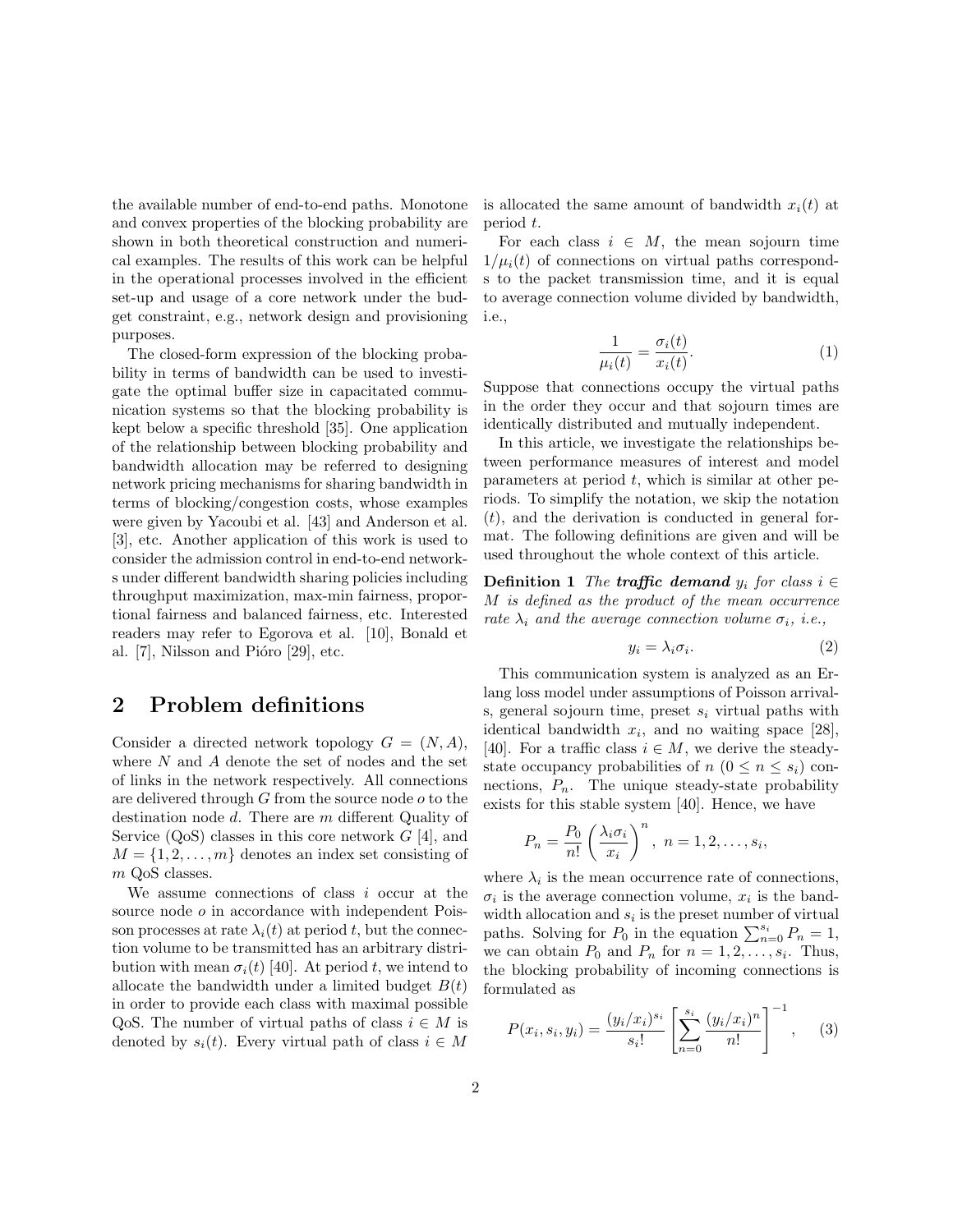where  $x_i$  is the allocated bandwidth,  $s_i$  is the preset number of virtual paths in the off-line optimization, and  $y_i = \lambda_i \sigma_i$  is the traffic demand from on-line traffic flow. Moreover, the expected path occupancy in the steady state is

$$
L(x_i, s_i, y_i) = \sum_{n=1}^{s_i} \frac{(y_i/x_i)^n}{(n-1)!} \left[ \sum_{j=0}^{s_i} \frac{(y_i/x_i)^j}{j!} \right]^{-1}.
$$
 (4)

Note that  $L(x_i, s_i, y_i) = (y_i/x_i)(1 - P(x_i, s_i, y_i)).$ The average throughput for class  $i \in M$  can be determined by  $x_i L(x_i, s_i, y_i)$ .

In real world cases, the numbers of connections (or users) on networks are always huge, i.e.,  $s_i \gg 0$ . If the traffic intensity  $\rho_i = y_i/s_i x_i < 1$ , equation (3) can be rewritten as

$$
P(x_i, s_i, y_i) \approx \frac{(y_i/x_i)^{s_i} e^{-y_i/x_i}}{s_i!}, \text{ as } s_i \to \infty.
$$
 (5)

Moreover, we can conclude that

$$
L(x_i, s_i, y_i) \approx \frac{y_i}{x_i} \left( 1 - \frac{(y_i/x_i)^{s_i} e^{-y_i/x_i}}{s_i!} \right),
$$
 (6)

as  $s_i \to \infty$ .

### 3 Network management schemes

Network managers may wish to maximize the average revenue of the system [26] when regulating the bandwidth allocation  $\vec{x} = (x_1, \ldots, x_m)$  and the number of virtual paths  $\vec{s} = (s_1, \ldots, s_m)$ . Given traffic demand  $y_i$  for class  $i \in M$ , network managers would like to determine the values of  $\vec{x}$  and  $\vec{s}$  to optimal the system. As far as QoS is concerned, bandwidth allocation  $x_i$  and blocking probability  $P(x_i, s_i, y_i)$  are the key elements of the network revenue management scheme [7], [10], [12], [14], [17], etc. The operating costs can be determined by the type of traffic transmitted (data, voice, video) and the QoS guaranteed for such transfer (delay constraint, bandwidth allocation and blocking probability, etc) [43]. When designing a network revenue management scheme, one can formulate an optimization model with the following average revenue function for traffic class  $i \in M$ [43]:

$$
f_i(x_i, s_i, y_i) = c_i^t L(x_i, s_i, y_i) + c_i^b \lambda_i x_i (1 - P(x_i, s_i, y_i)),
$$
\n(7)

where users of class  $i \in M$  are charged the cost  $c_i^b$ for using per unit of bandwidth and users of class  $i \in M$  are charged the cost  $c_i^t$  per unit of time for the sojourn time  $1/\mu_i = \sigma_i/x_i$  on those virtual paths. Note that  $c_i^b$  and  $c_i^t$  can possibly be varied according to the time of the day to serve with a congestion control mechanism. The total revenue is obtained by summing over  $(7)$  for all traffic classes.

Let  $\Omega(\vec{s}, B, G)$ ) be the feasible set consisting of the network constraints under preset numbers of virtual paths  $\vec{s} = (s_1, \ldots, s_m)$ , limited budget B and network topology G. A network optimization scheme can be executed as follows [3], [9], [16], [38], [39], etc.

$$
\max \sum_{i \in M} w_i f_i(x_i, s_i, y_i) \tag{8}
$$

$$
\text{s.t.} \qquad \vec{x} \in \Omega(\vec{s}, B, G), \tag{9}
$$

where  $w_i \in (0, 1)$  is a fixed weight assigned to each class i by network managers. Here,  $\vec{x} = (x_1, \ldots, x_m)$ is the decision variable, and  $\vec{s} = (s_1, \ldots, s_m), B$ ,  $y_i$  are parameters. The goal is to determine the bandwidth allocation  $\vec{x}$  under negotiated QoS level so that the revenue earned by the network access providers is maximized. The feasible set  $\Omega(\vec{s}, B, G)$ ) is bounded. This result follows since the bandwidth allocated to each class i in  $(8)$ ,  $\forall i \in M$ , has a upper bound due to limited budget B. Moreover, the feasible set  $\Omega(\vec{s}, B, G)$  decreases to an empty set if reasible set  $\Omega(s, B, G)$  decreases to an empty set in  $||\vec{s}||_2 = (\sum_{i=1}^m s_i^2)^{1/2}$  increases to a sufficiently large number, where  $|| \cdot ||_2$  denotes the well-known Euclidean norm on the vector space  $\mathbb{R}^m$ .

Given fixed network topology G and limited budget B, we can determine the optimal solutions  $\vec{x}^* =$  $(x_1^*, \ldots, x_m^*)$  under preset numbers of virtual path $s \, \vec{s} = (s_1, \ldots, s_m)$ , where  $x_i^*$  represents the optimal bandwidth allocated to every virtual path of class  $i \in M$ . Note that the optimal bandwidth allocation  $\vec{x}^*(\vec{s}, B, G)$  is a function of  $\vec{s}$ , B and G. Consequently, the maximal throughput of  $s_i$  virtual paths of class i is  $s_i x_i^*$ .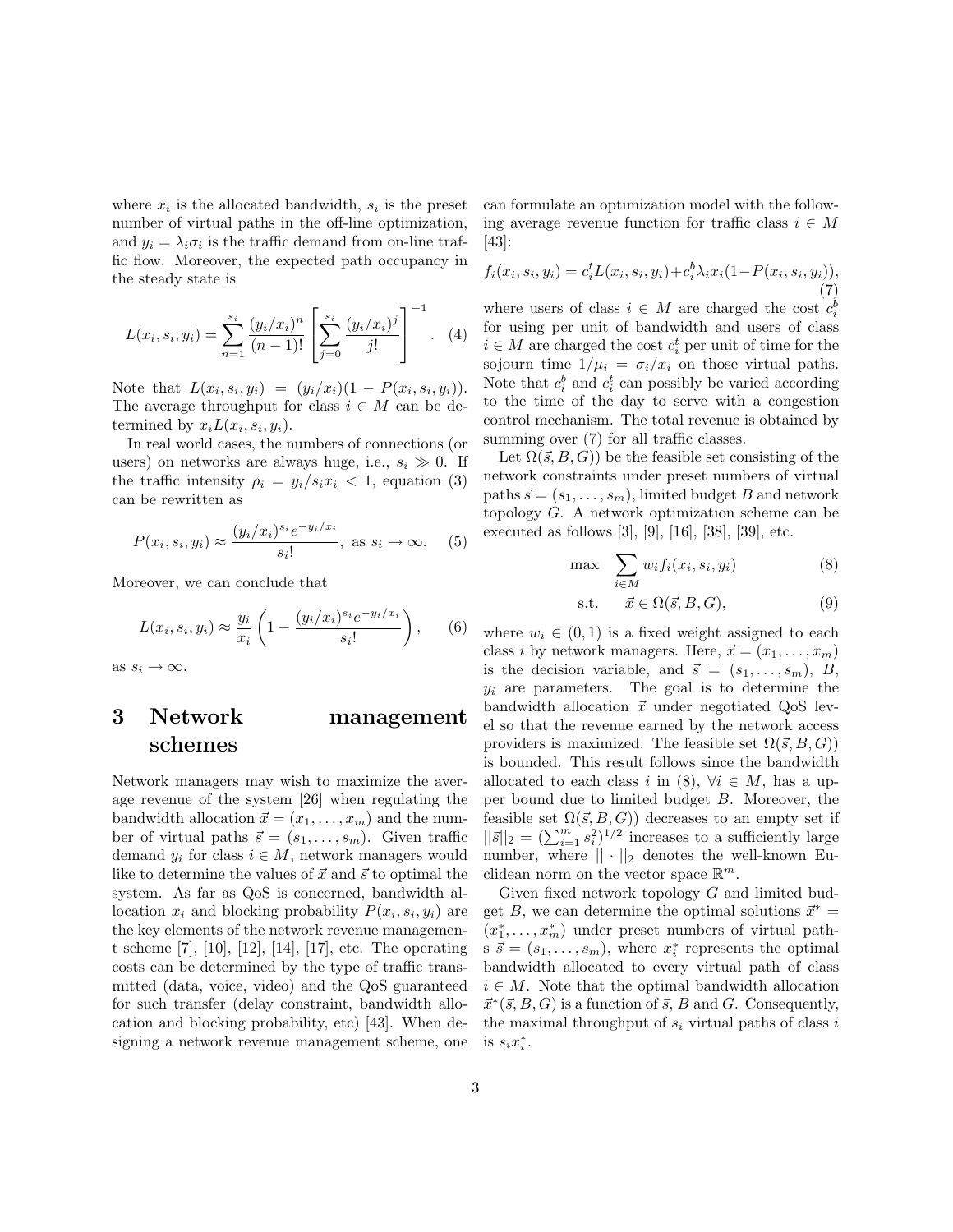## 4 Monotonicity and convexity of blocking probability

The monotonicity and convexity properties of the blocking probability (3) are listed below.

**Proposition 1** The blocking probability  $P(x_i, s_i, y_i)$ is a decreasing function of bandwidth  $x_i$ , given  $s_i \geq 1$ and  $y_i > 0$  fixed.

**Corollary 1** In the case of large  $s_i \gg 1$ , if the traffic intensity  $\rho_i = y_i/(s_i x_i) < 1$  holds, the first derivative of blocking probability  $P(x_i, s_i, y_i)$  with respect to bandwidth  $x_i$  is always negative, i.e.,

$$
\frac{\partial P(x_i, s_i, y_i)}{\partial x_i} = \left(\frac{y_i}{x_i} - s_i\right) \frac{y_i^{s_i} e^{-y_i/x_i}}{s_i! x_i^{s_i+1}} < 0. \tag{10}
$$

**Proposition 2** For each  $s_i \geq 1$  and  $y_i > 0$ , there exists a subset (or region) S of positive real numbers such that the blocking probability  $P(x_i, s_i, y_i)$  is convex (concave) in bandwidth  $x_i$  for all  $x_i \in (\notin) \mathbb{S}$ .

It should be noted that, as  $s_i \to \infty$ , the limit of the sequence  $\{s_i + \frac{5}{2} - \sqrt{s_i^2 + 4s_i + 2} \mid s_i \in \mathbb{N}\}\)$  is 0.5, where  $N$  is the set of positive integers. As the number of end-to-end paths  $s_i$  is huge in real-world communication systems, Proposition 2 implies that  $P(x_i, s_i, y_i)$  is convex in bandwidth  $x_i$  if we have  $0.5 < P(x_i, s_i, y_i) \leq 1$ . Otherwise, there exist two inflection points  $x_i^*$  and  $x_i^{**}$  when  $0 \le P(x_i, s_i, y_i)$ 0.5.

**Proposition 3** If the traffic intensity  $\rho_i = y_i/s_i x_i >$ 1 holds in the case of large  $s_i \gg 1$ , the expected path occupancy  $L(x_i, s_i, y_i)$  is a decreasing function of bandwidth  $x_i$ , given  $y_i > 0$  fixed.

Given  $y_i > 0$  and  $s_i \geq 1$  fixed, there exists an inflection point  $x_i^*$  such that for all  $x_i \leq (\geq) x_i^*$  the expected path occupancy  $L(x_i, s_i, y_i)$  is concave (convex) in bandwidth  $x_i$ .

It can also be observed that the utilization level U is a decreasing function of bandwidth  $x_i$  for given  $y_i > 0$  and  $s_i \geq 1$ . This is because the utilization level U equals to the expected path occupancy  $L(x_i, s_i, y_i)$ divided by  $s_i$ . Meanwhile, there exists an inflection point  $x_i^*$  such that for all  $x_i \leq (\geq) x_i^*$  the utilization level U is concave (convex) in bandwidth  $x_i$ .

**Proposition 4** The blocking probability  $P(x_i, s_i, y_i)$ is increasing in traffic demand  $y_i$ , given  $x_i > 0$  and  $s_i \geq 1$  fixed.

### 5 Elasticity

For each traffic class, we investigate the elasticity of blocking probability with respect to bandwidth, traffic demand and the number of virtual paths individually. Based on the investigation of elasticity, one can develop distributed algorithms for network revenue management that takes user's elasticity into consideration [44], [3], etc. By using the concept of elasticity, we can define the bandwidth elasticity of blocking  $\varepsilon_i^b$  for class  $i \in M$  as follows.

Definition 2 The bandwidth elasticity of blocking is defined as

$$
\varepsilon_i^b = \frac{\Delta P(x_i, s_i, y_i) / P(x_i, s_i, y_i)}{\Delta x_i / x_i}, \tag{11}
$$

where  $\Delta x_i$  is the change in allocated bandwidth, and  $\triangle P(x_i, s_i, y_i)$  is the change in blocking probability.

The elasticity  $\varepsilon_i^b$  represents the percent change in blocking probability in response to a percent change in bandwidth. Similarly, the demand elasticity of blocking  $\varepsilon_i^d$  and the capacity elasticity of blocking  $\varepsilon_i^c$  for class  $i \in M$  are given below.

Definition 3 The demand elasticity of blocking is defined as

$$
\varepsilon_i^d = \frac{\Delta P(x_i, s_i, y_i) / P(x_i, s_i, y_i)}{\Delta y_i / y_i}, \qquad (12)
$$

where  $\triangle y_i$  is the change in the traffic demand.

Definition 4 The capacity elasticity of blocking is defined as

$$
\varepsilon_i^c = \frac{\Delta P(x_i, s_i, y_i) / P(x_i, s_i, y_i)}{\Delta s_i / s_i},\tag{13}
$$

where  $\triangle s_i$  is the change in the number of virtual paths.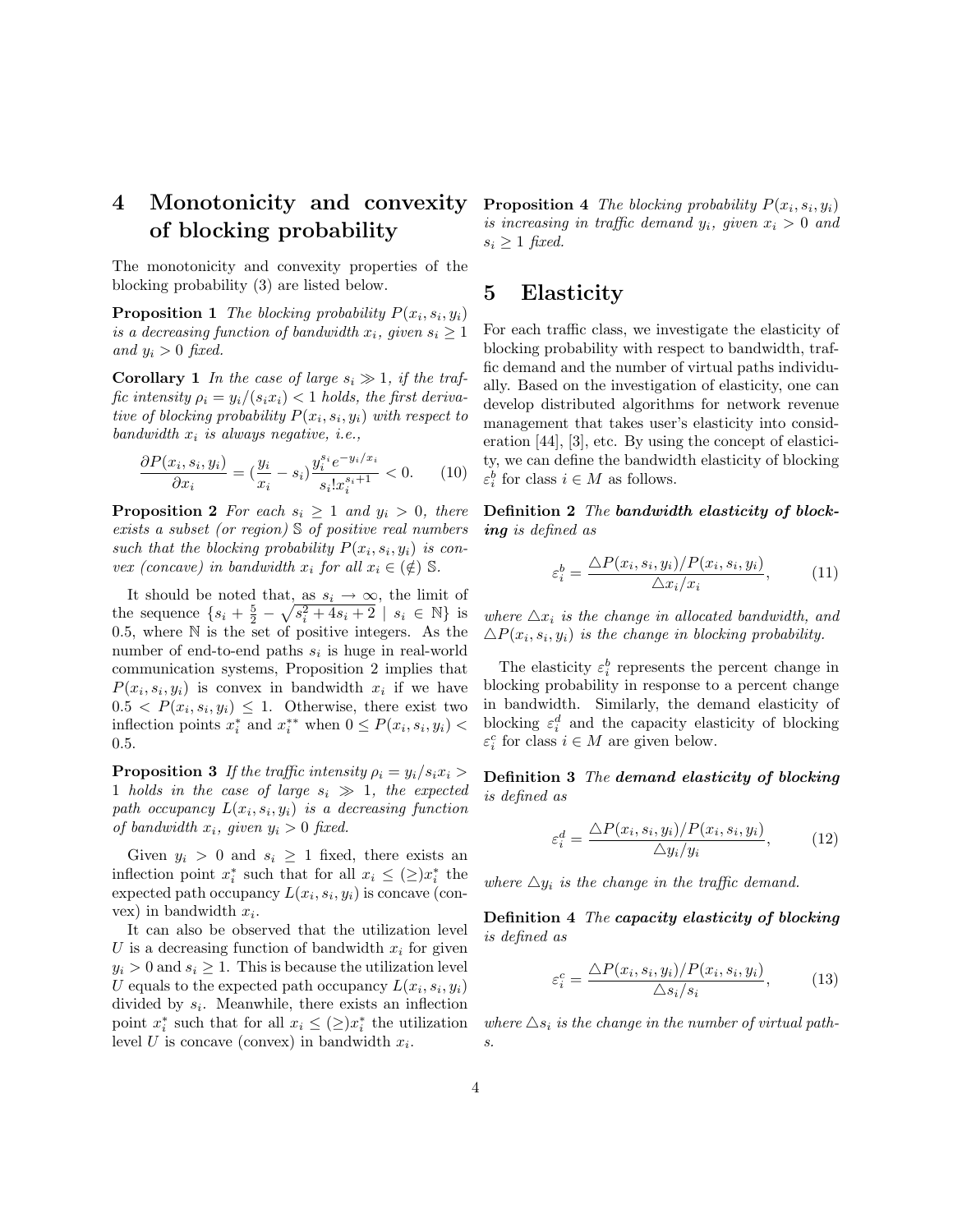Proposition 5 shows the phenomenon that the blocking probability will decrease as the allocated bandwidth increase. Proposition 6 infers that the blocking probability will increase as the traffic demand increases. Proposition 7 concludes that the blocking probability is decreasing as enlarging the number of virtual paths. Due to the limit of pages, the proofs of those propositions are skipped here. Those phenomena can also be observed in the numerical results.

Proposition 5 The bandwidth elasticity of blocking  $\varepsilon_i^b$  is nonpositive and decreasing as bandwidth  $x_i$  increases.

**Proposition 6** The demand elasticity of blocking  $\varepsilon_i^d$ is nonnegative as the traffic demand  $y_i \geq 0$ .

**Proposition 7** The capacity elasticity of blocking  $\varepsilon_i^c$ is nonpositive and decreasing as the number of virtual paths  $s_i$  increases.

### 6 Conclusions

We consider the bandwidth allocation problem on communication networks, where the network is modelled with multiple classes of traffic. This work concentrates on study of the blocking probability property of connections in terms of the available number of end-to-end paths and the allocated bandwidth under the budget constraint. We have presented important relations among the blocking probability, allocated bandwidth, traffic demand and the number of endto-end paths.

The monotonicity and convexity relationships have been analyzed among model parameters and performance measures of interest, e.g., blocking probabilities and expected path occupancy. We also presented three elasticities to investigate the effect of varying model parameters on the average revenue in analysis of economic models. Those results are verified with numerical examples of the blocking probability and utilization level. One can use those monotone and convex properties to investigate the marginal revenue in capacitated communication systems so that the blocking probability is kept below a specific threshold. Future work will be conducted in the direction of further investigation for the network revenue management schemes.

### References

- [1] T. Aktaran-Kalayci, H. Ayhan, Sensitivity of optimal prices to system parameters in a steadystate service facility, Eur. J. Oper. Res., Vol. 193, pp. 120–128, 2009.
- [2] S. Alouf, E. Altman, C. Barakat, P. Nain, Optimal estimation of multicast membership, IEEE Trans. Sign. Proces., Vol. 51, No. 8, pp. 2165– 2176, 2003.
- [3] E. Anderson, F.P. Kelly, R. Steinberg, A contract and balancing mechanism for sharing capacity in a communication network, Manage. Sci., Vol. 52, No. 1, pp. 39–53, 2006.
- [4] N. Antunes, C. Fricker, P. Robert, D. Tibi, Analysis of loss networks with routing, Ann. Appl. Probab., Vol. 16, No. 4, pp. 2007–2026, 2006.
- [5] I. Atov, H.T. Tran, R.J. Harris, OPQR-G: Algorithm for efficient QoS partition and routing in multiservice IP Networks. Comput. Commun., Vol. 28, pp. 1987–1996, 2005.
- [6] T. Bonald., A. Proutière, On performance bounds for balanced fairness, Perform. Eval., Vol. 55, pp. 25–50, 2004.
- [7] T. Bonald, L. Massoulié, A. Proutière, J. Virtamo, A queueing analysis of max-min fairness, proportional fairness and balanced fairness, Queueing Syst., Vol. 53, 65–84, 2006.
- [8] D.M. Chiu, A.S.W. Tam, Fairness of traffic controls for inelastic flows in the Internet, Comput. Netw., Vol. 51, pp. 2938–2957, 2007.
- [9] H. Cho, A. Girard, C. Rosenberg, On the advantages of optimal end-to-end QoS budget partitioning, Telecommun. Syst., Vol. 34, pp. 91–106, 2007.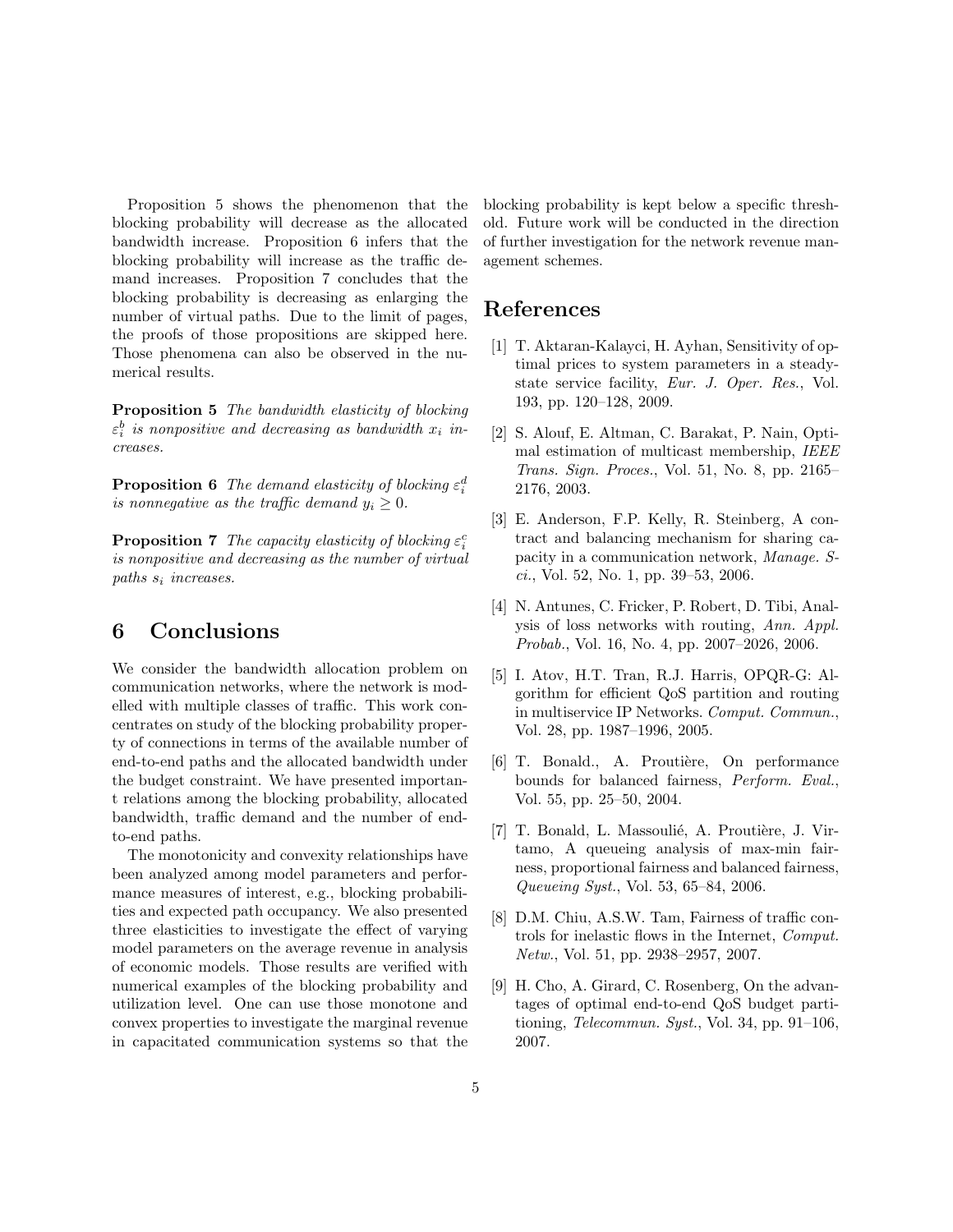- [10] R. Egorova, S. Borst, B. Zwart, Bandwidthsharing networks in overload, Perform. Eval., Vol. 64, pp. 978–993, 2007.
- [11] J.S. Esteves, J. Craveirinha, D. Cardoso, Computing Erlang-B function derivatives in the number of servers, Commun. Stat. Stochastic Models, Vol. 11, No. 2, pp. 311–331, 1995.
- [12] A. Faragó, Efficient blocking probability computation of complex traffic flows for network dimensioning. Comput. Oper. Res., Vol. 35, No. 12, pp. 3834–3847, 2008.
- [13] Y. Guan, W. Yang, H. Owen, D.M. Blough, A pricing approach for bandwidth allocation in differentiated service networks, Comput. Oper. Res., Vol. 35, pp. 3769–3786, 2008.
- [14] T. Güven, R.J. La, M.A. Shayman, B. Bhattacharjee, A unified framework for multipath routing for unicast and multicast traffic, IEEE/ACM Trans. Netw., Vol. 16, No. 5, pp. 1038–1051, 2008.
- [15] A. Harel, Convexity properties of the Erlang loss formula. Oper. Res., Vol. 38, No. 3, pp. 499–505, 1990.
- [16] S. van Hoesel, Optimization in telecommunication networks. Stat. Neerl., Vol. 59, No. 2, pp. 180–205, 2005.
- [17] V.B. Iversen, S.N. Stepanov, Derivatives of blocking probabilities for multi-service loss systems and their applications, LNCS, Vol. 4712, pp. 260–268, 2007.
- [18] A.A. Jagers, E.A. Doorn, On the continued Erlang loss function, Oper. Res. Lett., Vol. 5, No. 1, pp. 43–46, 1986.
- [19] R. Johari, D.K.H. Tan, End-to-end congestion control for the Internet: Delays and stability, IEEE/ACM Trans. Netw., Vol. 9, No. 6, pp. 818–832, 2001.
- [20] F.P. Kelly, A.K. Maulloo, D.K.H. Tan, Rate control for communication networks: Shadow

prices, proportional fairness and stability, J. Oper. Res. Soc., Vol. 49, pp. 237–252, 1998.

- [21] H.S. Kim, N.B. Shroff, Loss probability calculations and asymptotic analysis for finite buffer multiplexers, IEEE/ACM Trans. Netw., Vol. 9, No. 6, pp. 755–768, 2001.
- [22] C. Maglaras, A. Zeevi, Pricing and capacity sizing for systems with shared resources: Approximate solutions and scaling relations, Manage. Sci., Vol. 49, No. 8, pp. 1018–1038, 2003.
- [23] C. Maglaras, A. Zeevi, Pricing and design of differentiated services: Approximate analysis and structural insights, Oper. Res., Vol. 53, No. 2, pp. 242–262, 2005.
- [24] I. Maoui, H. Ayhan, R.D. Foley, Optimal static pricing for a service facility with holding costs Eur. J. Oper. Res., Vol. 197, pp. 912–923, 2009.
- [25] E. Mingozzi, G. Stea, M.A. Callejo-Rodriguez, J. Enríquez-Gabeiras, G. García-de-Blas, F.J. Ram´on-Salquero, W. Burakowski, A. Beben, J. Sliwinski, H. Tarasiuk, O. Dugeon, M. Diaz, L. Baresse, E. Monteiro, EuQoS: End-to-end quality of service over heterogeneous networks, Comput. Commun., Vol. 32, pp. 1355–1370, 2009.
- [26] D. Mitra, Q. Wang Stochastic traffic engineering, with applications to network revenue management, Proc. IEEE INFOCOM 2003, Vol. 22, No. 1, pp. 396–405, 2003.
- [27] J. Mo, J. Walrand, Fair end-to-end windowbased congestion control, IEEE/ACM Trans. Netw., Vol. 8, No. 5, pp. 556–567, 2000.
- [28] P. Nain, Qualitative properties of the Erlang blocking model with heterogeneous user requirements, Queueing Syst., Vol. 6, No. 2, pp. 189– 206, 1990.
- [29] P. Nilsson, M. Pióro, Solving dimensioning tasks for proportionally fair networks carrying elastic traffic, Perform. Eval., Vol. 49, pp. 371–386, 2002.